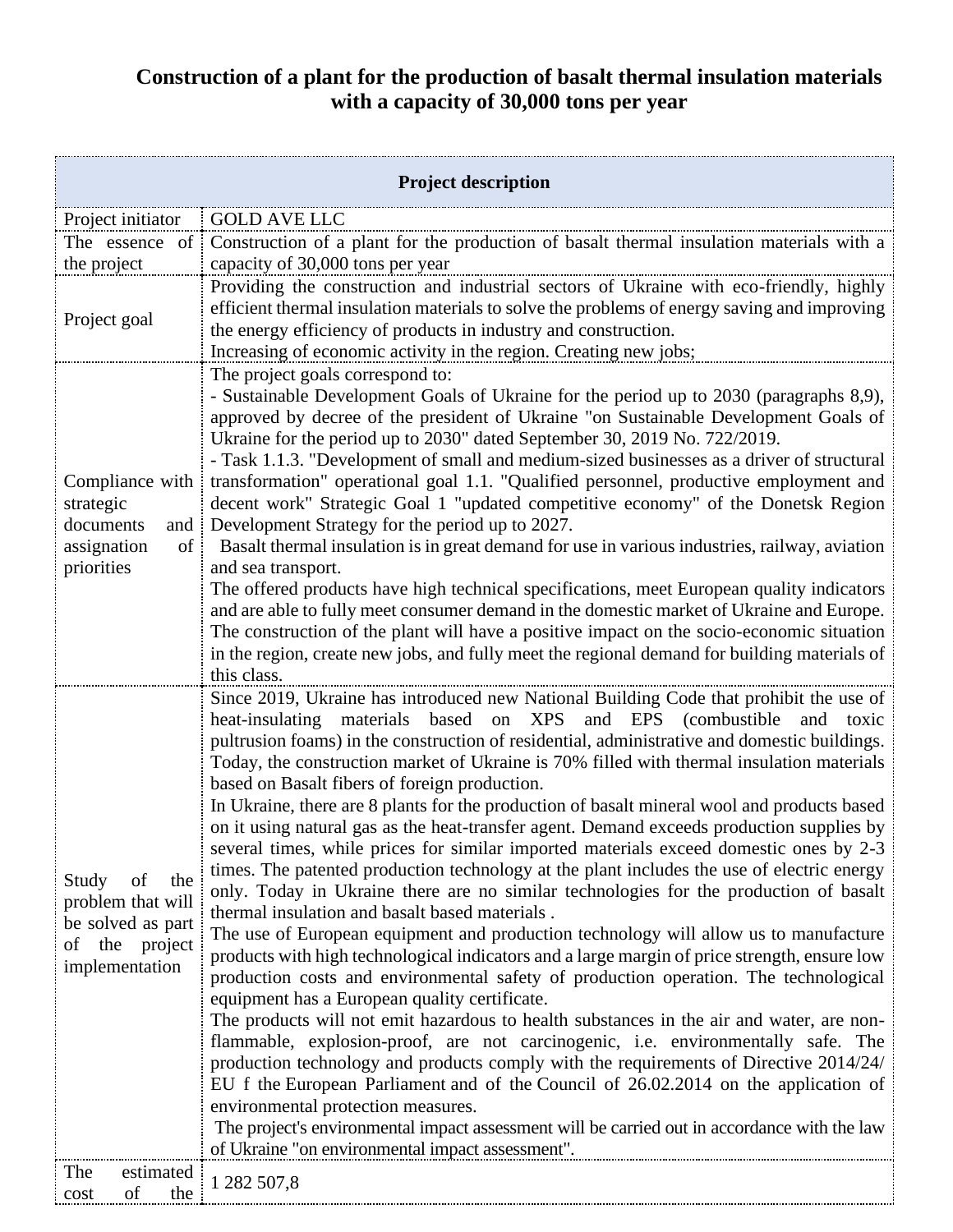| project amounts                                                                                                                                     |                                                                                                                                                                                                                                                                                                                                                                                                                                                                                                                                                                                                                                                                                                                                                                                                                                                                                                                                                                                                                        |  |
|-----------------------------------------------------------------------------------------------------------------------------------------------------|------------------------------------------------------------------------------------------------------------------------------------------------------------------------------------------------------------------------------------------------------------------------------------------------------------------------------------------------------------------------------------------------------------------------------------------------------------------------------------------------------------------------------------------------------------------------------------------------------------------------------------------------------------------------------------------------------------------------------------------------------------------------------------------------------------------------------------------------------------------------------------------------------------------------------------------------------------------------------------------------------------------------|--|
| to<br>Project<br>Implementation<br>Arrangement                                                                                                      | Various mechanisms for implementing the project will be considered: Debt money,<br>international technical assistance funds, state and local budgets. It is possible with the use<br>of funding from the "national program for the transformation of coal regions", provided<br>that jobs are created for workers who will be released when the mines are closed.                                                                                                                                                                                                                                                                                                                                                                                                                                                                                                                                                                                                                                                      |  |
| Key financial $\text{IRR} - 36,8\%$<br>figures of the<br>project<br>implementation $\vert$ PI - 2,748                                               | $(NPV) + 52.5$ million dollars USA<br>DPP-2.95 years.                                                                                                                                                                                                                                                                                                                                                                                                                                                                                                                                                                                                                                                                                                                                                                                                                                                                                                                                                                  |  |
| Project<br>implementation<br>term                                                                                                                   | 18 months                                                                                                                                                                                                                                                                                                                                                                                                                                                                                                                                                                                                                                                                                                                                                                                                                                                                                                                                                                                                              |  |
| Indicative<br>funding sources<br>to finance the<br>project                                                                                          | Debt money, international technical assistance funds, state and local budgets.                                                                                                                                                                                                                                                                                                                                                                                                                                                                                                                                                                                                                                                                                                                                                                                                                                                                                                                                         |  |
| Project<br>Implementation<br>Arrangement                                                                                                            | Pre-feasibility study                                                                                                                                                                                                                                                                                                                                                                                                                                                                                                                                                                                                                                                                                                                                                                                                                                                                                                                                                                                                  |  |
| Interested parties<br>expected<br>and<br>of<br>the<br>result<br>project<br>implementation                                                           | As a result of the project, a modern production of basalt thermal insulation that saves up to<br>40% of heat will be established.<br>Target groups interested in implementing the project:<br>1. National level. Positive impact of project implementation:<br>- meeting the needs of Ukraine and the region in thermal insulation materials;<br>- expansion of production of materials for the construction industry;<br>- tax revenues to the National Budget, social insurance funds and pension fund;<br>2. Donetsk regional state administration, a local self-government body where the<br>production facility will be located. Positive impact of project implementation:<br>creating 135 new jobs;<br>additional revenues to local budgets.<br>The beneficiaries of the project are:<br>the state, state and local authorities, business entities of various industries, construction,<br>aviation, railway and road transport, residents of the community, the initiator of the project<br>is GOLD A.V. E LLC |  |
| Characteristics of an object (existing or newly created)                                                                                            |                                                                                                                                                                                                                                                                                                                                                                                                                                                                                                                                                                                                                                                                                                                                                                                                                                                                                                                                                                                                                        |  |
| Location of the i<br>object<br>Description<br>of<br>existing objects<br>or those that are<br>proposed to be<br>created as part of<br>the<br>project | Construction of the plant is planned to be carried out on the territory of the first stage of<br>development of the Lymanskyi industrial park (Oborony street Lyman city of the Donetsk<br>region) or in another place of the Donetsk region, taking into account the wishes of<br>investors and the availability of the necessary external infrastructure.<br>When choosing the site, the presence of railway tracks and highways, the presence or<br>proximity of two independent high-voltage power supply lines were taken into account.<br>possibility of connection to a medium-pressure gas pipeline, availability of drinking water<br>supply and sewerage systems.<br>The land plot selected for the construction of the plant is undeveloped and has no objects<br>that can be used in the project. The main workshop (102mx44m), auxiliary warehouse<br>workshops, an administrative building will be built, and a basalt storage area (26 thousand<br>tons per year) will be set up.                       |  |
| implementation                                                                                                                                      |                                                                                                                                                                                                                                                                                                                                                                                                                                                                                                                                                                                                                                                                                                                                                                                                                                                                                                                                                                                                                        |  |